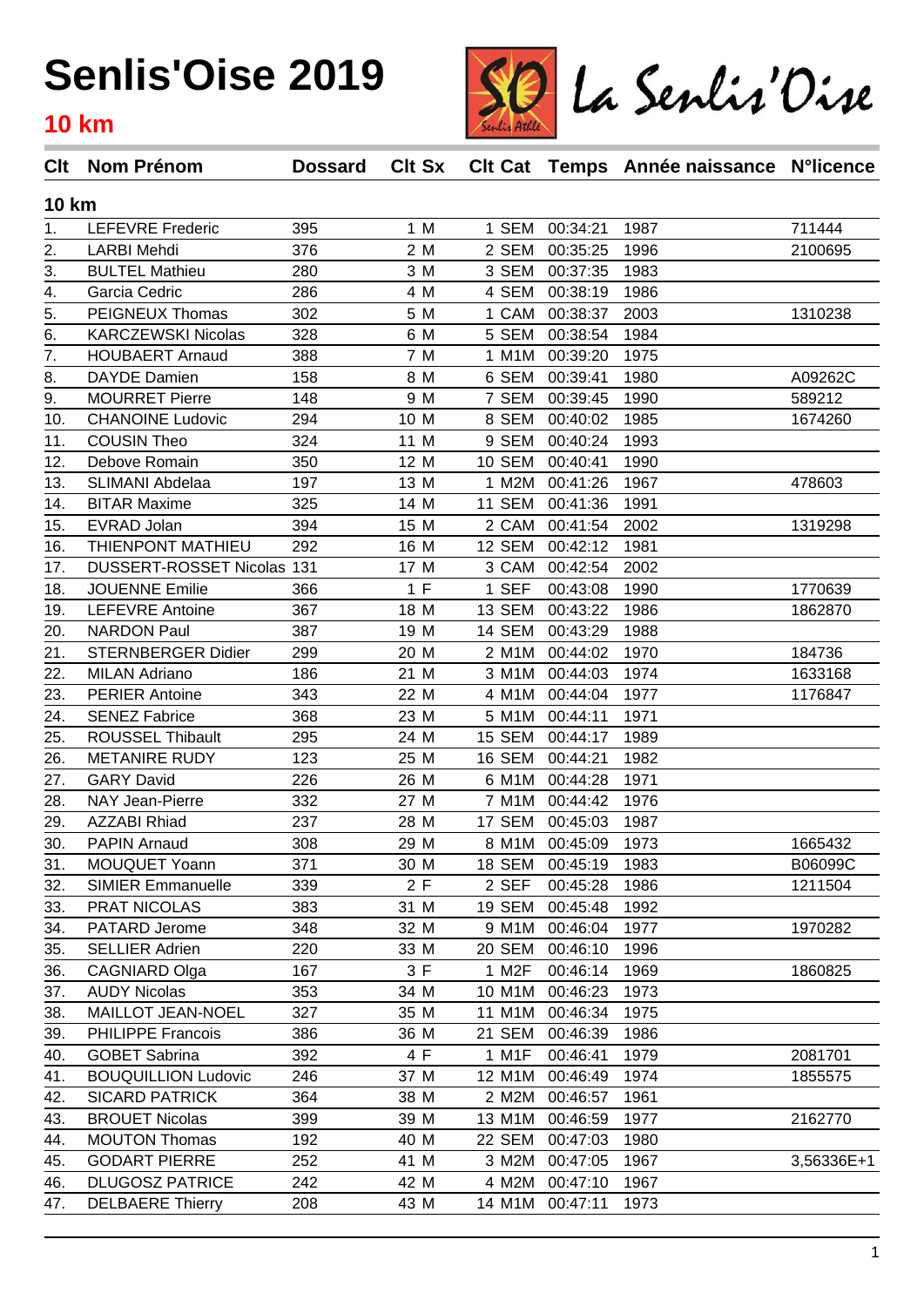

| Clt | <b>Nom Prénom</b>         | <b>Dossard</b> | <b>Clt Sx</b> | <b>Clt Cat</b> | Temps               | Année naissance N°licence |            |
|-----|---------------------------|----------------|---------------|----------------|---------------------|---------------------------|------------|
| 48. | <b>PAVIE Manoel</b>       | 289            | 44 M          | 23 SEM         | 00:47:20            | 1988                      |            |
| 49. | <b>JONGBLOET Monique</b>  | 347            | 5 F           | 2 M2F          | 00:47:21            | 1964                      | 1870085    |
| 50. | <b>EVRARD Christian</b>   | 393            | 45 M          | 5 M2M          | 00:47:28            | 1964                      | 211876     |
| 51. | <b>LEMAITRE Philippe</b>  | 188            | 46 M          | 6 M2M          | 00:47:39            | 1964                      |            |
| 52. | ZOTOVIC Branko            | 181            | 47 M          | 15 M1M         | 00:47:57            | 1975                      |            |
| 53. | <b>LOIGEROT Florence</b>  | 198            | 6 F           | 2 M1F          | 00:48:06            | 1976                      |            |
| 54. | <b>BSIR Aurelie</b>       | 341            | 7 F           | 3 SEF          | 00:48:21            | 1983                      | 2073076    |
| 55. | <b>SOLIER Benjamin</b>    | 244            | 48 M          | 16 M1M         | 00:48:30            | 1979                      |            |
| 56. | <b>BEULENS Thierry</b>    | 250            | 49 M          | 7 M2M          | 00:48:46            | 1963                      |            |
| 57. | <b>CATTANEO Baptiste</b>  | 379            | 50 M          | 4 CAM          | 00:48:49            | 2002                      |            |
| 58. | <b>LEDOUX Helene</b>      | 149            | 8 F           | 4 SEF          | 00:48:52            | 1980                      |            |
| 59. | <b>LAUVERGNE Franck</b>   | 135            | 51 M          | 17 M1M         | 00:48:53            | 1976                      | 2123710    |
| 60. | PENNEMAN Sandy            | 212            | 9 F           | 5 SEF          | 00:48:55            | 1980                      |            |
| 61. | MILLIANCOURT Laure        | 182            | 10 F          | 6 SEF          | 00:49:04            | 1984                      |            |
| 62. | <b>LANDGRAF Theo</b>      | 127            | 52 M          | 1 JUM          | 00:49:19            | 2001                      |            |
| 63. | JONGBLOET Philippe        | 345            | 53 M          | 1 M3M          | 00:49:21            | 1956                      | 931629     |
| 64. | <b>RABEYROLLES Denis</b>  | 274            | 54 M          | 8 M2M          | 00:49:29            | 1967                      |            |
| 65. | <b>NOBLE Jerome</b>       | 281            | 55 M          | 24 SEM         | 00:49:52            | 1982                      |            |
| 66. | <b>DELAYEN SABINE</b>     | 279            | 11 F          | 3 M1F          | 00:49:54            | 1970                      |            |
| 67. | PASSE Jean Baptiste       | 142            | 56 M          | 25 SEM         | 00:50:04            | 1981                      |            |
| 68. | <b>COURIAT David</b>      | 316            | 57 M          | 18 M1M         | 00:50:05            | 1976                      | 469776     |
| 69. | <b>BLOT Jerome</b>        | 398            | 58 M          | 19 M1M         | 00:50:21            | 1973                      | 2083311    |
| 70. | <b>BRETON Mathieu</b>     | 282            | 59 M          | 26 SEM         | 00:50:24            | 1987                      |            |
| 71. | <b>CAILLE Bruno</b>       | 272            | 60 M          | 9 M2M          | 00:50:32            | 1963                      |            |
| 72. | <b>BESSONIES MONIQUE</b>  | 145            | 61 M          | 10 M2M         | 00:50:35            | 1968                      | 060_958994 |
| 73. | <b>BIOLAY Alain</b>       | 336            | 62 M          | 1 M4M          | 00:50:38            | 1949                      | 1269222    |
| 74. | <b>DEVINCK Olivier</b>    | 303            | 63 M          | 27 SEM         | 00:50:40            | 1990                      |            |
| 75. | <b>GIANNETTI STEPHANE</b> | 255            | 64 M          | 20 M1M         | 00:50:43            | 1972                      | 3,56336E+1 |
| 76. | <b>SANCHEZ Michel</b>     | 170            | 65 M          | 11 M2M         | 00:50:45            | 1962                      |            |
| 77. | <b>EUGENIE OLIVIER</b>    | 230            | 66 M          | 12 M2M         | 00:50:48            | 1969                      |            |
| 78. | <b>DUSSART Frederic</b>   | 173            | 67 M          |                | 21 M1M 00:50:51     | 1972                      |            |
| 79. | <b>BEBIN LYDIE</b>        | 179            | 12 F          |                | 7 SEF 00:50:55 1981 |                           | 2089770    |
| 80. | <b>CAPRON PHILIPPE</b>    | 133            | 68 M          | 13 M2M         | 00:50:57            | 1963                      |            |
| 81. | <b>CAPRON SYLVIE</b>      | 134            | 13 F          | 3 M2F          | 00:50:57            | 1966                      |            |
| 82. | <b>CARNOYE FABIEN</b>     | 144            | 69 M          | 22 M1M         | 00:50:58            | 1972                      |            |
| 83. | <b>CABUZEL Arnaud</b>     | 361            | 70 M          | 28 SEM         | 00:51:01            | 1988                      | 2141765    |
| 84. | <b>TLEIK Olivier</b>      | 238            | 71 M          | 29 SEM         | 00:51:13            | 1980                      |            |
| 85. | <b>OAKLEY Robin</b>       | 180            | 72 M          | 14 M2M         | 00:51:14            | 1966                      |            |
| 86. | <b>CATTANEO Philippe</b>  | 378            | 73 M          | 15 M2M         | 00:51:15            | 1967                      |            |
| 87. | <b>REGOR BEATRICE</b>     | 273            | 14 F          | 4 M1F          | 00:51:36            | 1970                      | 1968161    |
| 88. | <b>FORTIER Marie</b>      | 340            | 15 F          | 8 SEF          | 00:51:37            | 1981                      | 1413134    |
| 89. | <b>PERIER Sophie</b>      | 342            | 16 F          | 9 SEF          | 00:51:47            | 1981                      | 1606777    |
| 90. | <b>LAJOIE Quentin</b>     | 206            | 74 M          | 30 SEM         | 00:51:47            | 1990                      |            |
| 91. | <b>MARCQ Emmanuel</b>     | 193            | 75 M          | 16 M2M         | 00:51:53            | 1969                      |            |
| 92. | MICHON Jean-Pierre        | 385            | 76 M          | 17 M2M         | 00:51:56            | 1964                      | 641054     |
| 93. | <b>HUMBLET Alexandre</b>  | 175            | 77 M          | 31 SEM         | 00:52:01            | 1986                      |            |
| 94. | PERNOUD Philippe          | 157            | 78 M          | 18 M2M         | 00:52:01            | 1960                      |            |
| 95. | ROLAND CORENTIN           | 199            | 79 M          | 32 SEM         | 00:52:05            | 1991                      |            |
| 96. | <b>LAMOUR Marie</b>       | 228            | 17 F          | 5 M1F          | 00:52:06            | 1978                      |            |
|     |                           |                |               |                |                     |                           |            |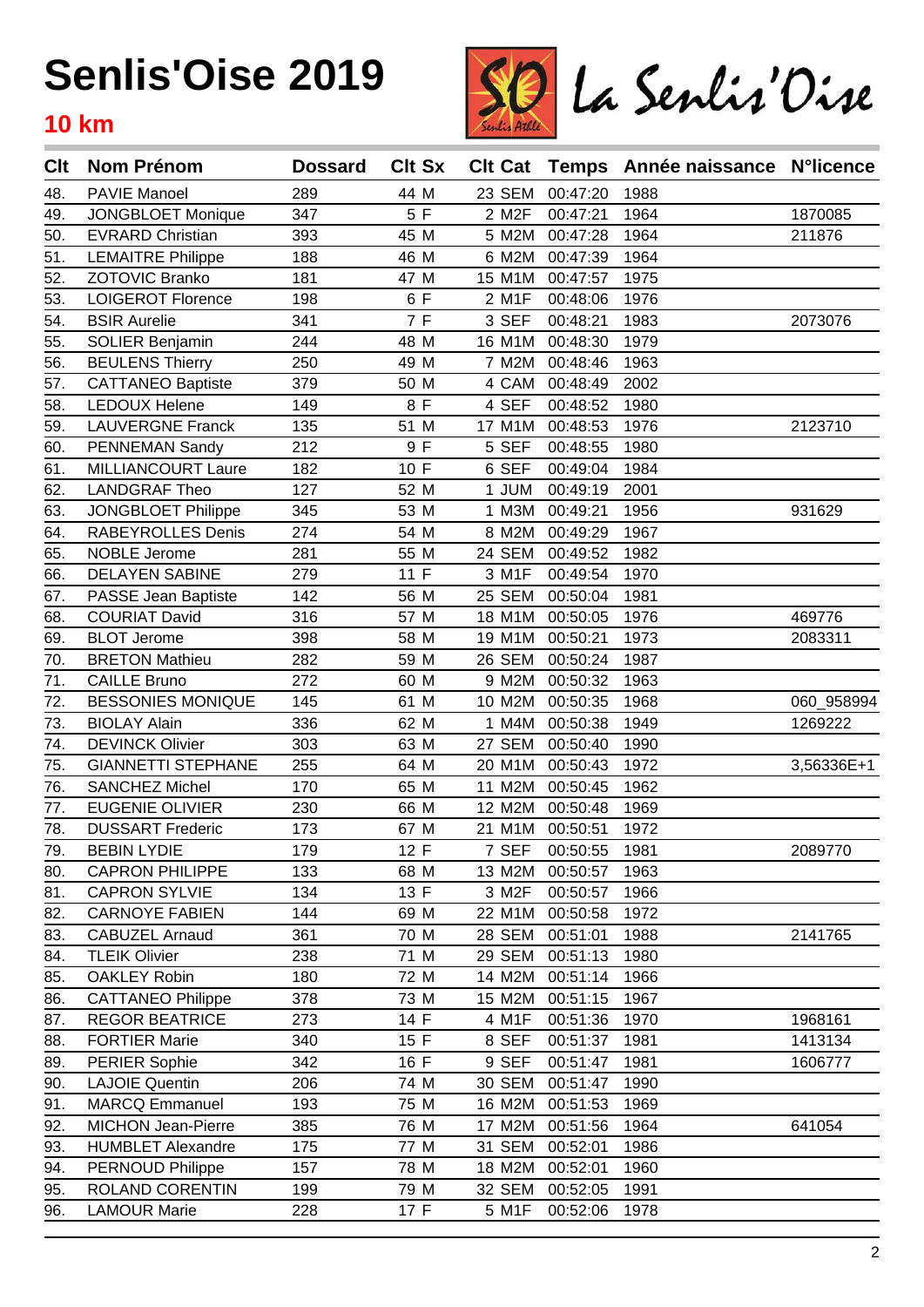

| Clt  | <b>Nom Prénom</b>            | <b>Dossard</b> | <b>Clt Sx</b> | <b>Clt Cat</b> |          | Temps Année naissance | <b>N°licence</b> |
|------|------------------------------|----------------|---------------|----------------|----------|-----------------------|------------------|
| 97.  | <b>FRULEUX Patrick</b>       | 257            | 18 F          | 1 M3F          | 00:52:08 | 1958                  | 3,5636E+11       |
| 98.  | <b>MORIER Franck</b>         | 223            | 80 M          | 23 M1M         | 00:52:09 | 1971                  |                  |
| 99.  | <b>FRULEUX Nathalie</b>      | 256            | 19 F          | 4 M2F          | 00:52:10 | 1963                  | 3,56336E+1       |
| 100. | <b>BENOIT Cyril</b>          | 137            | 81 M          | 24 M1M         | 00:52:15 | 1978                  |                  |
| 101. | <b>GAS Marc</b>              | 335            | 82 M          | 2 M3M          | 00:52:19 | 1955                  | 1774476          |
| 102. | <b>GOMES Florence</b>        | 172            | 20 F          | 6 M1F          | 00:52:23 | 1978                  |                  |
| 103. | <b>SIMON Ludo</b>            | 227            | 83 M          | 25 M1M         | 00:52:32 | 1973                  |                  |
| 104. | <b>PAPIN Sophie</b>          | 307            | 21 F          | 7 M1F          | 00:52:34 | 1975                  | 1732570          |
| 105. | <b>ETIENNE Michel</b>        | 382            | 84 M          | 2 M4M          | 00:52:36 | 1944                  | 252853           |
| 106. | <b>CHAULET Sebastien</b>     | 203            | 85 M          | 33 SEM         | 00:52:44 | 1986                  |                  |
| 107. | <b>MARTIN Bruno</b>          | 211            | 86 M          | 19 M2M         | 00:52:59 | 1964                  |                  |
| 108. | de Lambert Bertrand          | 129            | 87 M          | 26 M1M         | 00:53:14 | 1976                  |                  |
| 109. | <b>DEUIL Jerome</b>          | 322            | 88 M          | 20 M2M         | 00:53:22 | 1962                  |                  |
| 110. | <b>SAROT Maryline</b>        | 239            | 22 F          | 5 M2F          | 00:53:31 | 1966                  | 1776545          |
| 111. | LE VOURC'H Herve             | 362            | 89 M          | 21 M2M         | 00:53:34 | 1960                  |                  |
| 112. | <b>REDING Marie</b>          | 384            | 23 F          | 1 ESF          | 00:53:47 | 1998                  | 1149331          |
| 113. | <b>LACROIX Christophe</b>    | 288            | 90 M          | 27 M1M         | 00:53:55 | 1974                  |                  |
| 114. | PALLUD Daphne                | 247            | 24 F          | 8 M1F          | 00:54:03 | 1974                  |                  |
| 115. | VANBESELAERE THIBAUT         | 232            | 91 M          | 28 M1M         | 00:54:04 | 1978                  |                  |
| 116. | <b>BASQUIN ARNAUD</b>        | 278            | 92 M          | 29 M1M         | 00:54:04 | 1978                  |                  |
| 117. | <b>SPEURT WILLIAM</b>        | 365            | 93 M          | 22 M2M         | 00:54:09 | 1963                  |                  |
| 118. | <b>RIVIERE Marion</b>        | 236            | 25 F          | <b>10 SEF</b>  | 00:54:11 | 1990                  |                  |
| 119. | <b>ROBERT Cyril</b>          | 306            | 94 M          | 30 M1M         | 00:54:38 | 1970                  |                  |
| 120. | LETAILLEUX Gwenaelle         | 349            | 26 F          | <b>11 SEF</b>  | 00:54:42 | 1993                  | 2071286          |
| 121. | PELILLO ASTRID               | 594            | 27 F          | 9 M1F          | 00:54:44 | 1972                  | <b>XTREM</b>     |
| 122. | <b>RIVIERE Claude</b>        | 235            | 95 M          | 23 M2M         | 00:54:50 | 1962                  |                  |
| 123. | <b>Griffon Vincent</b>       | 240            | 96 M          | 34 SEM         | 00:55:11 | 1986                  |                  |
| 124. | <b>THERRAS Marlene</b>       | 189            | 28 F          | 6 M2F          | 00:55:11 | 1966                  |                  |
| 125. | <b>BOUTELOUP Virginie</b>    | 200            | 29 F          | <b>12 SEF</b>  | 00:55:13 | 1986                  |                  |
| 126. | <b>LENGLET Christelle</b>    | 231            | 30 F          | 10 M1F         | 00:55:15 | 1970                  |                  |
| 127. | LEFEVRE FRANCK               | 309            | 97 M          | 24 M2M         | 00:55:15 | 1967                  |                  |
| 128. | <b>BLANCHARD Bertrand</b>    | 285            | 98 M          | 31 M1M         | 00:55:17 | 1971                  |                  |
| 129. | <b>BONNARD Franck</b>        | 313            | 99 M          | 25 M2M         | 00:55:17 | 1968                  |                  |
| 130. | <b>MARTINEZ Isabelle</b>     | 190            | 31 F          | 11 M1F         | 00:55:30 | 1971                  | 2055422          |
| 131. | YAHIAOUI Mohamed             | 317            | 100 M         | 26 M2M         | 00:55:30 | 1967                  |                  |
| 132. | <b>BIZEAU Loic</b>           | 265            | 101 M         | 32 M1M         | 00:55:37 | 1976                  | 3,56336E+1       |
| 133. | <b>LAISSEMENT NICOLE</b>     | 125            | 32 F          | 7 M2F          | 00:55:38 | 1961                  |                  |
| 134. | MESBAHI Sandra               | 219            | 33 F          | 8 M2F          | 00:55:39 | 1967                  |                  |
| 135. | <b>DHUICQUE Jeremy</b>       | 357            | 102 M         | <b>35 SEM</b>  | 00:55:45 | 1988                  |                  |
| 136. | <b>LAVOIR Marien</b>         | 305            | 103 M         | 36 SEM         | 00:55:46 | 1980                  |                  |
| 137. | <b>PRENEZ Malika</b>         | 298            | 34 F          | 9 M2F          | 00:55:51 | 1965                  | 1866609          |
| 138. | <b>LEFORT Louise</b>         | 262            | 35 F          | 2 ESF          | 00:55:58 | 1997                  |                  |
| 139. | <b>TESSON Didier</b>         | 377            | 104 M         | 3 M3M          | 00:56:08 | 1952                  |                  |
| 140. | <b>TESSON Jerome</b>         | 374            | 105 M         | 33 M1M         | 00:56:09 | 1978                  |                  |
| 141. | BERGOUGNOUX ALINE            | 311            | 36 F          | 12 M1F         | 00:56:40 | 1977                  |                  |
| 142. | <b>BONNEAU Virginie</b>      | 218            | 37 F          | 13 M1F         | 00:56:44 | 1979                  |                  |
| 143. | <b>LECLERE Jean Baptiste</b> | 258            | 106 M         | 37 SEM         | 00:56:50 | 1985                  | 3,56336E+1       |
| 144. | <b>CSER JESS</b>             | 210            | 107 M         | <b>38 SEM</b>  | 00:56:51 | 1984                  |                  |
| 145. | <b>FALIH Fatima</b>          | 191            | 38 F          | 10 M2F         | 00:56:55 | 1968                  |                  |
|      |                              |                |               |                |          |                       |                  |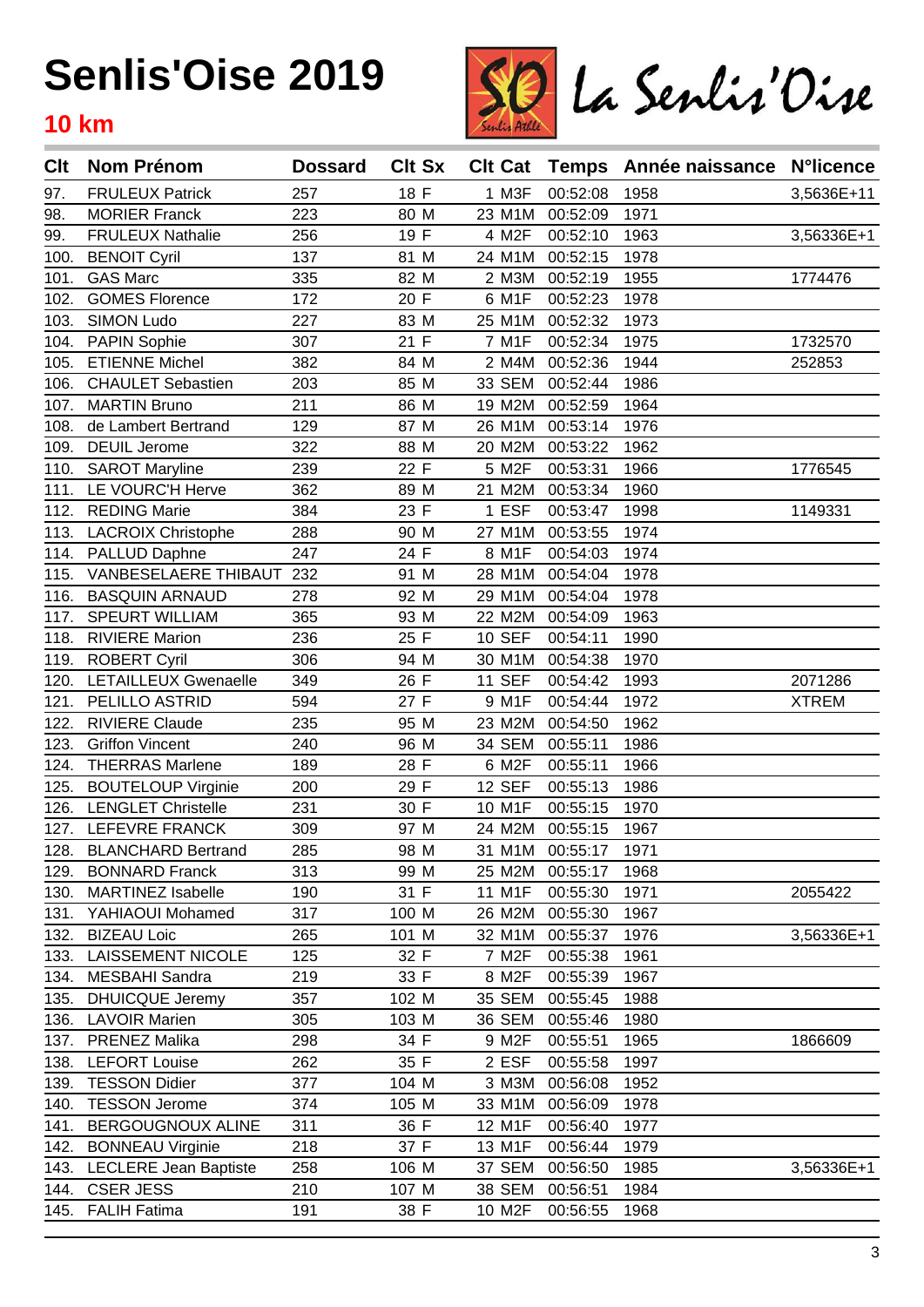

| Clt  | <b>Nom Prénom</b>         | <b>Dossard</b> | <b>Clt Sx</b> | <b>Clt Cat</b> |          | Temps Année naissance | <b>N°licence</b> |
|------|---------------------------|----------------|---------------|----------------|----------|-----------------------|------------------|
| 146. | <b>GAUMAND Cecile</b>     | 264            | 39 F          | 11 M2F         | 00:56:55 | 1969                  | 1692389          |
| 147. | NOURY DOMINIQUE           | 136            | 108 M         | 27 M2M         | 00:56:55 | 1963                  |                  |
| 148. | <b>BRYDS Kacendra</b>     | 315            | 40 F          | <b>13 SEF</b>  | 00:56:56 | 1990                  |                  |
| 149. | DE CLERCQ Pascal          | 326            | 109 M         | 34 M1M         | 00:56:58 | 1970                  |                  |
| 150. | <b>D'HALLUIN PHILIPPE</b> | 138            | 110 M         | 28 M2M         | 00:57:00 | 1966                  |                  |
| 151. | <b>GUERARD Ingrid</b>     | 296            | 41 F          | 14 M1F         | 00:57:07 | 1977                  |                  |
| 152. | <b>ZIMMER Cedric</b>      | 297            | 111 M         | 35 M1M         | 00:57:08 | 1978                  |                  |
| 153. | <b>CHIGNARD Mikael</b>    | 360            | 112 M         | 36 M1M         | 00:57:11 | 1978                  |                  |
| 154. | <b>BELLOBI Jeremy</b>     | 304            | 113 M         | 39 SEM         | 00:57:15 | 1991                  |                  |
| 155. | <b>MARCQ Beatrice</b>     | 174            | 42 F          | <b>14 SEF</b>  | 00:57:19 | 1982                  |                  |
| 156. | <b>WANEQUE Pascal</b>     | 323            | 114 M         | 4 M3M          | 00:57:20 | 1958                  |                  |
| 157. | <b>BRIFFAUD Guillaume</b> | 381            | 115 M         | 37 M1M         | 00:57:21 | 1979                  |                  |
| 158. | <b>LAVALLE Gege</b>       | 155            | 43 F          | 15 M1F         | 00:57:31 | 1975                  |                  |
| 159. | <b>JONGBLOET Sylvie</b>   | 346            | 44 F          | 2 M3F          | 00:57:46 | 1957                  | 515164           |
| 160. | <b>FEUTRY Sebastien</b>   | 168            | 116 M         | 40 SEM         | 00:58:02 | 1980                  |                  |
| 161. | <b>DOMAGALA Mattieu</b>   | 248            | 117 M         | 41 SEM         | 00:58:03 | 1993                  |                  |
| 162. | <b>RANSON Adeline</b>     | 333            | 45 F          | 15 SEF         | 00:58:04 | 1992                  |                  |
| 163. | <b>MORIER SABINE</b>      | 222            | 46 F          | 16 M1F         | 00:58:06 | 1970                  |                  |
| 164. | <b>KAMGUEM Miguel</b>     | 251            | 118 M         | 42 SEM         | 00:58:10 | 1991                  |                  |
| 165. | <b>CHENE Christophe</b>   | 314            | 119 M         | 43 SEM         | 00:58:14 | 1987                  |                  |
| 166. | <b>BARRET ANNE</b>        | 169            | 47 F          | 16 SEF         | 00:58:19 | 1980                  |                  |
| 167. | MARQUES JOAO              | 163            | 120 M         | 38 M1M         | 00:58:27 | 1971                  |                  |
| 168. | <b>ALLACHE Segolene</b>   | 263            | 48 F          | 17 M1F         | 00:58:30 | 1974                  |                  |
| 169. | <b>DEUIL Catherine</b>    | 321            | 49 F          | 12 M2F         | 00:58:31 | 1962                  |                  |
| 170. | <b>LECLERE Amaury</b>     | 269            | 121 M         | 44 SEM         | 00:58:34 | 1982                  |                  |
| 171. | LECLERE BOUQUILLION       | 268            | 50 F          | 17 SEF         | 00:58:34 | 1982                  |                  |
| 172. | <b>LEDUC Melanie</b>      | 372            | 51 F          | <b>18 SEF</b>  | 00:58:35 | 1988                  |                  |
| 173. | <b>MALARME Stephane</b>   | 380            | 122 M         | 29 M2M         | 00:58:36 | 1965                  | 1176533          |
| 174. | <b>COUDERT Noemie</b>     | 389            | 52 F          | 3 ESF          | 00:58:36 | 1997                  | 2170253          |
| 175. | <b>DERVILLE Laurent</b>   | 202            | 123 M         | 39 M1M         | 00:58:40 | 1978                  |                  |
| 176. | DE SOUSA Sandrine         | 266            | 53 F          | 18 M1F         | 00:58:42 | 1976                  | 3,56336E+1       |
|      | 177. SOLIER Delphine      | 243            | 54 F          | <b>19 SEF</b>  | 00:58:45 | 1983                  |                  |
| 178. | <b>DUCROT Alexandra</b>   | 150            | 55 F          | 19 M1F         | 00:58:51 | 1975                  |                  |
| 179. | <b>LORY GILLES</b>        | 166            | 124 M         | 30 M2M         | 00:58:54 | 1962                  |                  |
| 180. | PAUCHET PASCAL            | 165            | 125 M         | 40 M1M         | 00:58:55 | 1971                  |                  |
| 181. | STEVENAZZI LAURENT        | 156            | 126 M         | 31 M2M         | 00:59:03 | 1968                  |                  |
| 182. | <b>ROPARS Aurelie</b>     | 130            | 56 F          | 20 M1F         | 00:59:08 | 1975                  |                  |
| 183. | <b>LEGUILLON Aurore</b>   | 277            | 57 F          | 20 SEF         | 00:59:09 | 1990                  |                  |
| 184. | <b>HERBAUX NATHALIE</b>   | 159            | 58 F          | 13 M2F         | 00:59:09 | 1965                  |                  |
| 185. | <b>SALMON Charlotte</b>   | 205            | 59 F          | 21 SEF         | 00:59:23 | 1990                  |                  |
| 186. | <b>RAMDE</b> Ingerid      | 329            | 60 F          | <b>22 SEF</b>  | 00:59:34 | 1990                  |                  |
| 187. | <b>DERBAISE KARINE</b>    | 196            | 61 F          | 21 M1F         | 00:59:40 | 1972                  |                  |
| 188. | <b>LESAGE Anne-Laure</b>  | 245            | 62 F          | 23 SEF         | 00:59:44 | 1992                  |                  |
| 189. | <b>BZDREGA Adrien</b>     | 185            | 127 M         | 45 SEM         | 01:00:53 | 1993                  |                  |
| 190. | <b>LALOI</b> Antoine      | 400            | 128 M         | 46 SEM         | 01:00:57 | 1992                  |                  |
| 191. | <b>AUBINE BLANDINE</b>    | 162            | 63 F          | 22 M1F         | 01:01:08 | 1972                  |                  |
| 192. | <b>ROLAND Aminthe</b>     | 225            | 64 F          | 24 SEF         | 01:01:09 | 1990                  |                  |
| 193. | <b>GRIMIEAU Axel</b>      | 195            | 129 M         | 47 SEM         | 01:01:15 | 1985                  |                  |
|      | 194. VADON BLANDINE       | 293            | 65 F          | 23 M1F         | 01:01:17 | 1979                  |                  |
|      |                           |                |               |                |          |                       |                  |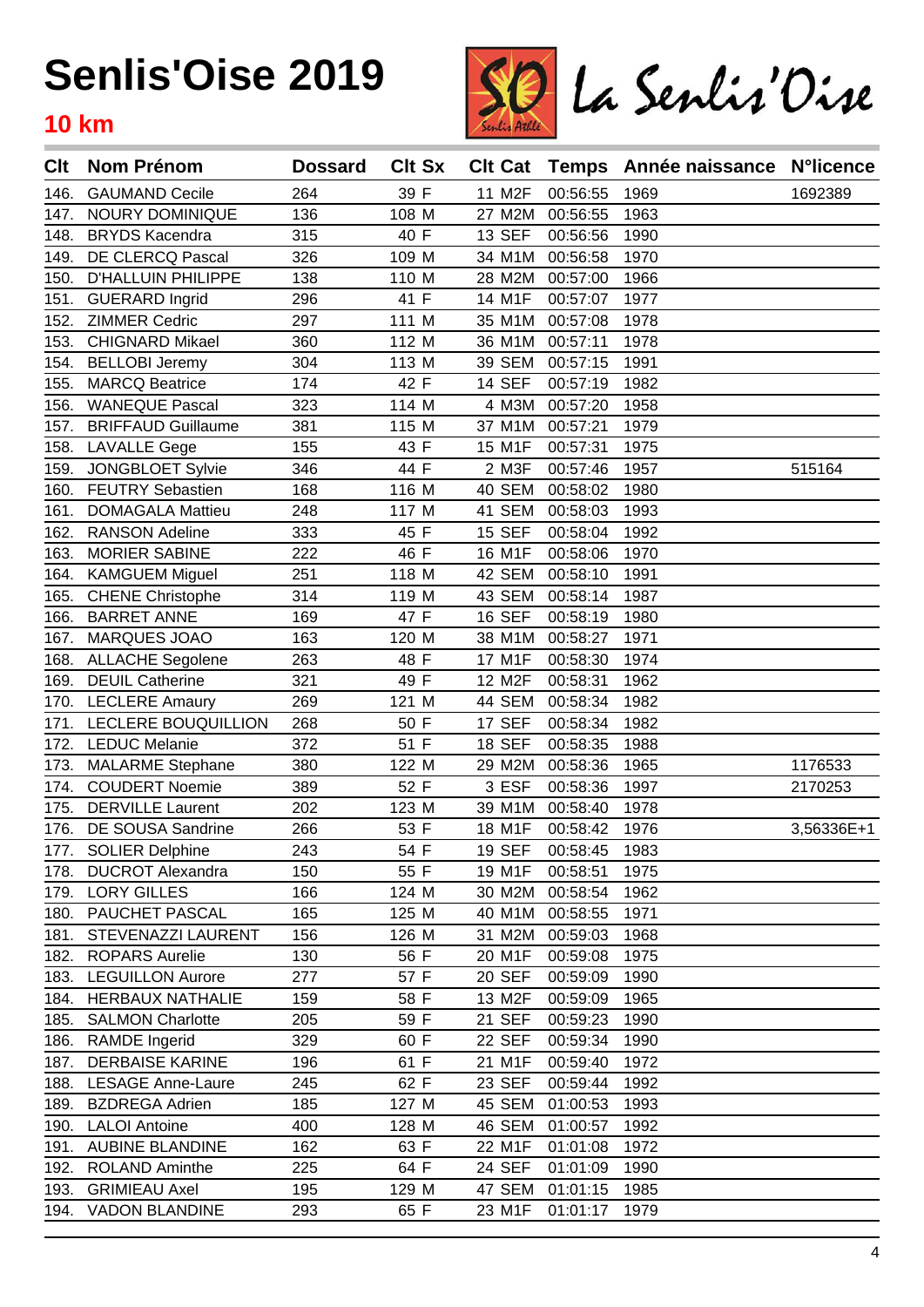

| Clt  | <b>Nom Prénom</b>           | <b>Dossard</b> | <b>Clt Sx</b> | <b>CIt Cat</b> |          | Temps Année naissance N°licence |               |
|------|-----------------------------|----------------|---------------|----------------|----------|---------------------------------|---------------|
| 195. | <b>CANEL Anne-Sophie</b>    | 160            | 66 F          | 24 M1F         | 01:01:18 | 1978                            |               |
| 196. | <b>VOISIN Nicolas</b>       | 283            | 130 M         | 41 M1M         | 01:01:25 | 1979                            |               |
| 197. | <b>BRIERE Sylvie</b>        | 358            | 67 F          | 14 M2F         | 01:01:29 | 1964                            | 6 0 5 7 1 2 0 |
| 198. | <b>GRISVARD Laurie</b>      | 356            | 68 F          | 25 SEF         | 01:01:37 | 1986                            |               |
| 199. | PACZECHA MARTINS            | 234            | 69 F          | 26 SEF         | 01:01:41 | 1984                            |               |
| 200. | <b>SOULIE Mikael</b>        | 176            | 131 M         | 42 M1M         | 01:01:45 | 1975                            |               |
| 201. | <b>FAVRE Michael</b>        | 152            | 132 M         | 48 SEM         | 01:01:45 | 1988                            |               |
| 202. | <b>SEVE Mailys</b>          | 153            | 70 F          | <b>27 SEF</b>  | 01:01:45 | 1988                            |               |
| 203. | <b>OLIVIER Fabienne</b>     | 397            | 71 F          | 25 M1F         | 01:01:56 | 1972                            | 060_959110    |
| 204. | <b>VERNAECKT Catherine</b>  | 355            | 72 F          | 15 M2F         | 01:01:56 | 1965                            | 95882279      |
| 205. | <b>HAZERA Julien</b>        | 267            | 133 M         | 43 M1M         | 01:02:02 | 1977                            |               |
| 206. | <b>LOISELEUR Pascale</b>    | 140            | 73 F          | 16 M2F         | 01:02:03 | 1965                            | 2057383       |
| 207. | <b>LOISELEUR LAURENT</b>    | 141            | 134 M         | 32 M2M         | 01:02:04 | 1964                            |               |
| 208. | <b>REMAUD Mylene</b>        | 301            | 74 F          | 26 M1F         | 01:02:08 | 1973                            | 1785357       |
| 209. | DREUX-COIPEL Vanessa        | 300            | 75 F          | 27 M1F         | 01:02:08 | 1976                            | 1671766       |
| 210. | <b>BARBIER Marc-Antoine</b> | 143            | 135 M         | 49 SEM         | 01:02:19 | 1987                            |               |
| 211. | <b>KLEIN Frank</b>          | 161            | 136 M         | 33 M2M         | 01:02:25 | 1969                            |               |
| 212. | <b>GUEROUT Coralie</b>      | 217            | 76 F          | 28 SEF         | 01:02:28 | 1983                            |               |
| 213. | <b>NEIZELIEN Naik</b>       | 224            | 137 M         | <b>50 SEM</b>  | 01:02:53 | 1986                            |               |
| 214. | <b>DEGROISE Nathalie</b>    | 369            | 77 F          | 28 M1F         | 01:02:56 | 1971                            |               |
| 215. | <b>COLLIAU CATHERINE</b>    | 253            | 78 F          | 17 M2F         | 01:02:58 | 1964                            | 3,56336E+1    |
| 216. | <b>HUMBLET Florian</b>      | 204            | 138 M         | <b>51 SEM</b>  | 01:03:05 | 1984                            |               |
| 217. | <b>LEGER Jean</b>           | 290            | 139 M         | 34 M2M         | 01:03:05 | 1965                            |               |
| 218. | <b>COTU Julie</b>           | 184            | 79 F          | 4 ESF          | 01:03:11 | 1997                            |               |
| 219. | <b>NAUROY Pauline</b>       | 291            | 80 F          | 29 SEF         | 01:03:14 | 1996                            |               |
| 220. | <b>MEIGNEN Constance</b>    | 201            | 81 F          | 30 SEF         | 01:03:25 | 1987                            |               |
| 221. | <b>NUBUL Thierry</b>        | 363            | 140 M         | 44 M1M         | 01:03:26 | 1976                            |               |
| 222. | <b>SOULIER Flora</b>        | 284            | 82 F          | 29 M1F         | 01:03:36 | 1978                            |               |
| 223. | ROUSSEL Isabelle            | 370            | 83 F          | 18 M2F         | 01:03:43 | 1968                            |               |
| 224. | <b>DARRAS Jacques</b>       | 178            | 141 M         | 52 SEM         | 01:03:56 | 1982                            |               |
| 225. | LORILLOUX Sandrine          | 221            | 84 F          | 31 SEF         | 01:04:00 | 1983                            |               |
|      | 226. DESMAREST VINOLA       | 320            | 85 F          | 32 SEF         | 01:04:08 | 1983                            |               |
| 227. | <b>DESMAREST GREGORY</b>    | 319            | 142 M         | 53 SEM         | 01:04:08 | 1982                            |               |
| 228. | <b>CSER Jessica</b>         | 209            | 86 F          | 33 SEF         | 01:04:13 | 1983                            |               |
| 229. | <b>CHAMBERLIN Aurelie</b>   | 233            | 87 F          | 34 SEF         | 01:04:16 | 1984                            |               |
| 230. | <b>CARON Caroline</b>       | 154            | 88 F          | 35 SEF         | 01:04:22 | 1988                            |               |
| 231. | <b>BENEY Delphine</b>       | 391            | 89 F          | 36 SEF         | 01:04:25 | 1981                            |               |
| 232. | <b>ALCALDE Barbara</b>      | 396            | 90 F          | 30 M1F         | 01:04:25 | 1978                            |               |
| 233. | <b>ORRIERE Benoit</b>       | 354            | 143 M         | <b>54 SEM</b>  | 01:04:57 | 1986                            |               |
| 234. | <b>HALGATTE Vincent</b>     | 215            | 144 M         | 55 SEM         | 01:04:58 | 1981                            |               |
| 235. | <b>TOUPET Violaine</b>      | 373            | 91 F          | 31 M1F         | 01:05:04 | 1978                            |               |
| 236. | <b>DEBOVE Herve</b>         | 275            | 145 M         | 35 M2M         | 01:05:54 | 1964                            |               |
| 237. | <b>JUDAS Delphine</b>       | 375            | 92 F          | 32 M1F         | 01:05:55 | 1978                            |               |
| 238. | <b>FRAISE Philippe</b>      | 351            | 146 M         | 36 M2M         | 01:06:04 | 1966                            |               |
| 239. | DE BOISSESON Clarisse       | 124            | 93 F          | 33 M1F         | 01:06:44 | 1977                            |               |
| 240. | Musereau Catherine          | 241            | 94 F          | 34 M1F         | 01:06:44 | 1973                            |               |
| 241. | <b>LECAT Cedric</b>         | 146            | 147 M         | <b>56 SEM</b>  | 01:07:11 | 1990                            |               |
| 242. | <b>CARLIER Melanie</b>      | 147            | 95 F          | 37 SEF         | 01:07:11 | 1989                            |               |
| 243. | <b>HURTREL Celine</b>       | 287            | 96 F          | 35 M1F         | 01:07:18 | 1975                            |               |
|      |                             |                |               |                |          |                                 |               |